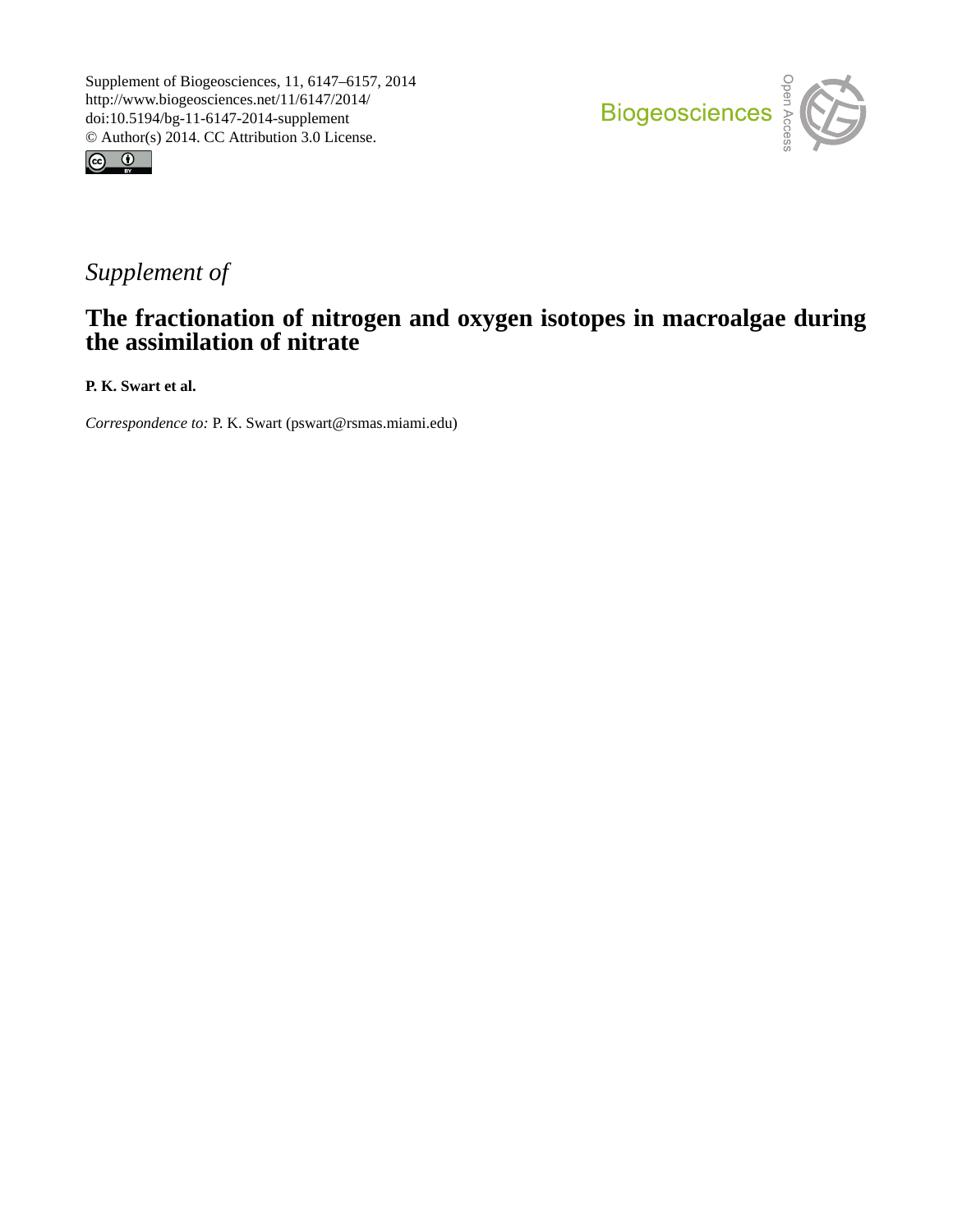## **Supplement**

| $\overline{2}$ |                                                                                                     |
|----------------|-----------------------------------------------------------------------------------------------------|
| 3              | <b>Carbon Isotopic Analyses of Algae</b><br>1                                                       |
| $\overline{4}$ |                                                                                                     |
| 5 <sup>5</sup> | The following contains information on the $\delta^{13}C$ , and CN of the algae measured in the free |
| 6              | drift and syringe experiments.                                                                      |
| 7              |                                                                                                     |
| 8              |                                                                                                     |
| 9              |                                                                                                     |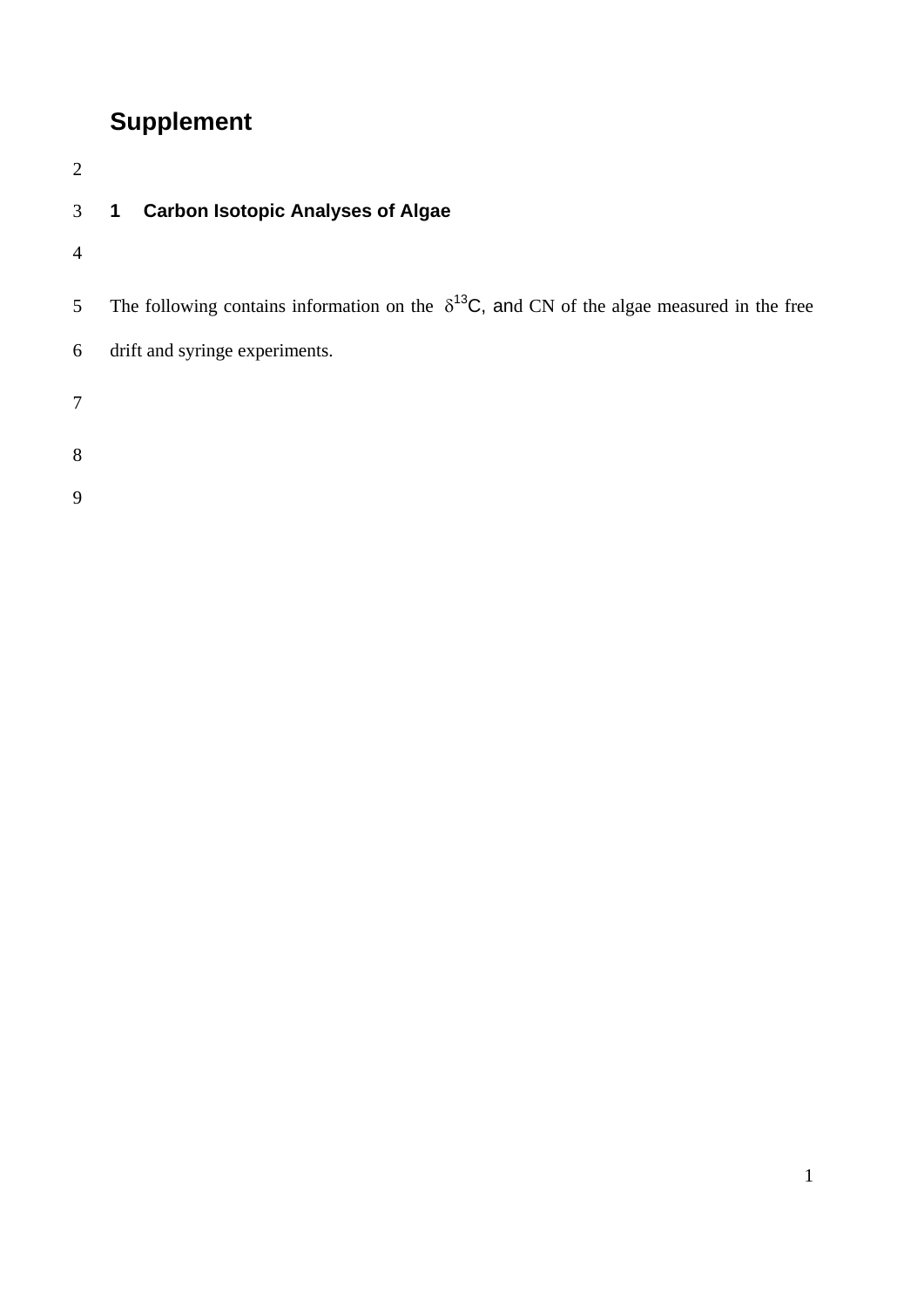1 Table 1: Data on the final  $\delta^{13}C$ , and CN of the *Ulva sp*. grown under the various concentrations. Each analysis represents the mean of two separate analysis of the same material.

| Initial $NO3$ | Final           |          |                           |          |
|---------------|-----------------|----------|---------------------------|----------|
| $(\mu M)$     | $\delta^{13}$ C | $\sigma$ | <b>CN</b>                 | $\sigma$ |
| 14            |                 |          | $-19.67$ 0.26 23.41 1.85  |          |
| 60            |                 |          | -19.65  0.40  18.26  0.58 |          |
| 103           | -19.58          |          | 0.38 15.00                | - 0.07   |
| 485           | -21.67          | 0.51     | 8.08                      | (0.54)   |